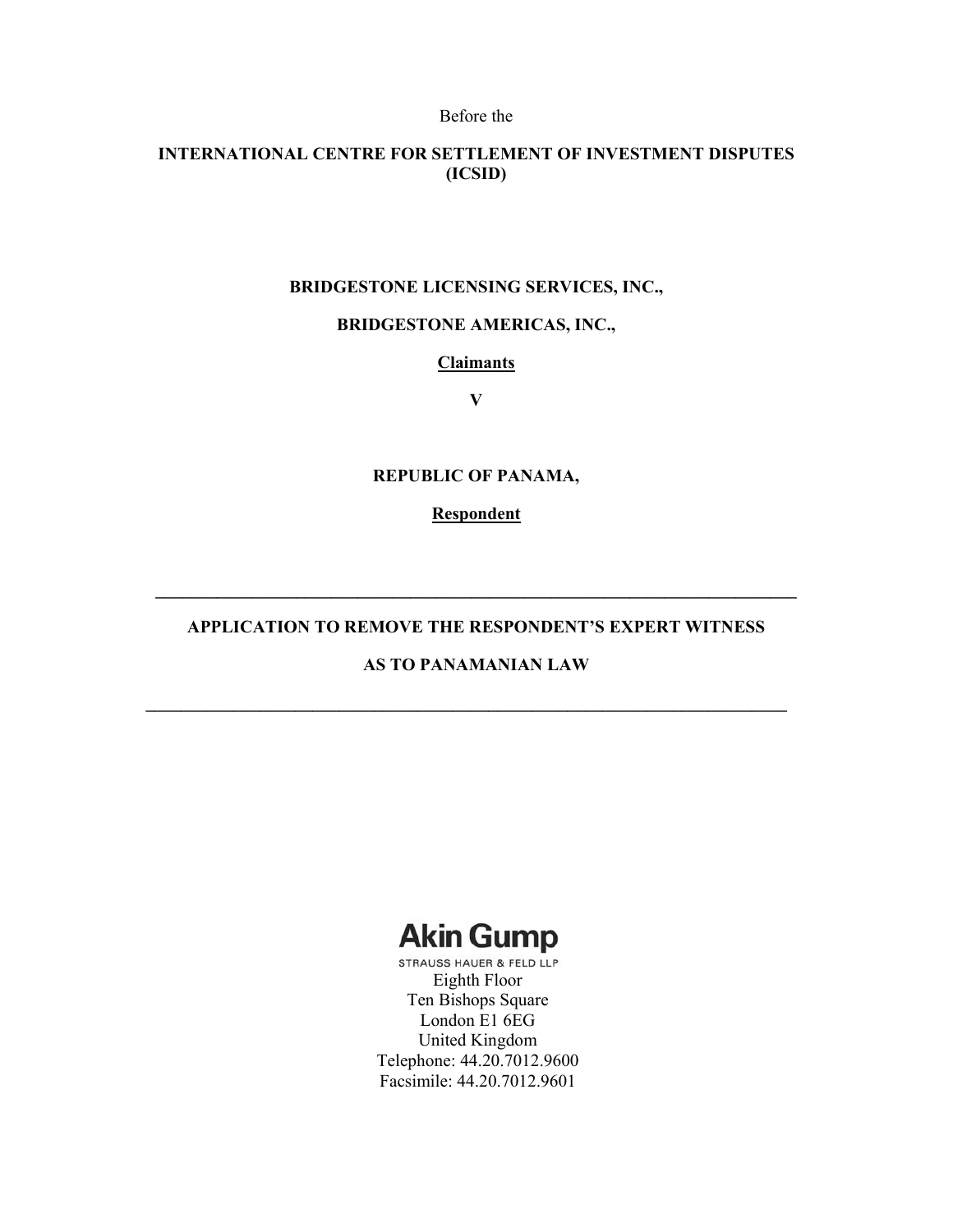# **TABLE OF CONTENTS**

| The Tribunal's powers in the event of conflict of interest and/or non-disclosure. 8 |  |
|-------------------------------------------------------------------------------------|--|
|                                                                                     |  |
|                                                                                     |  |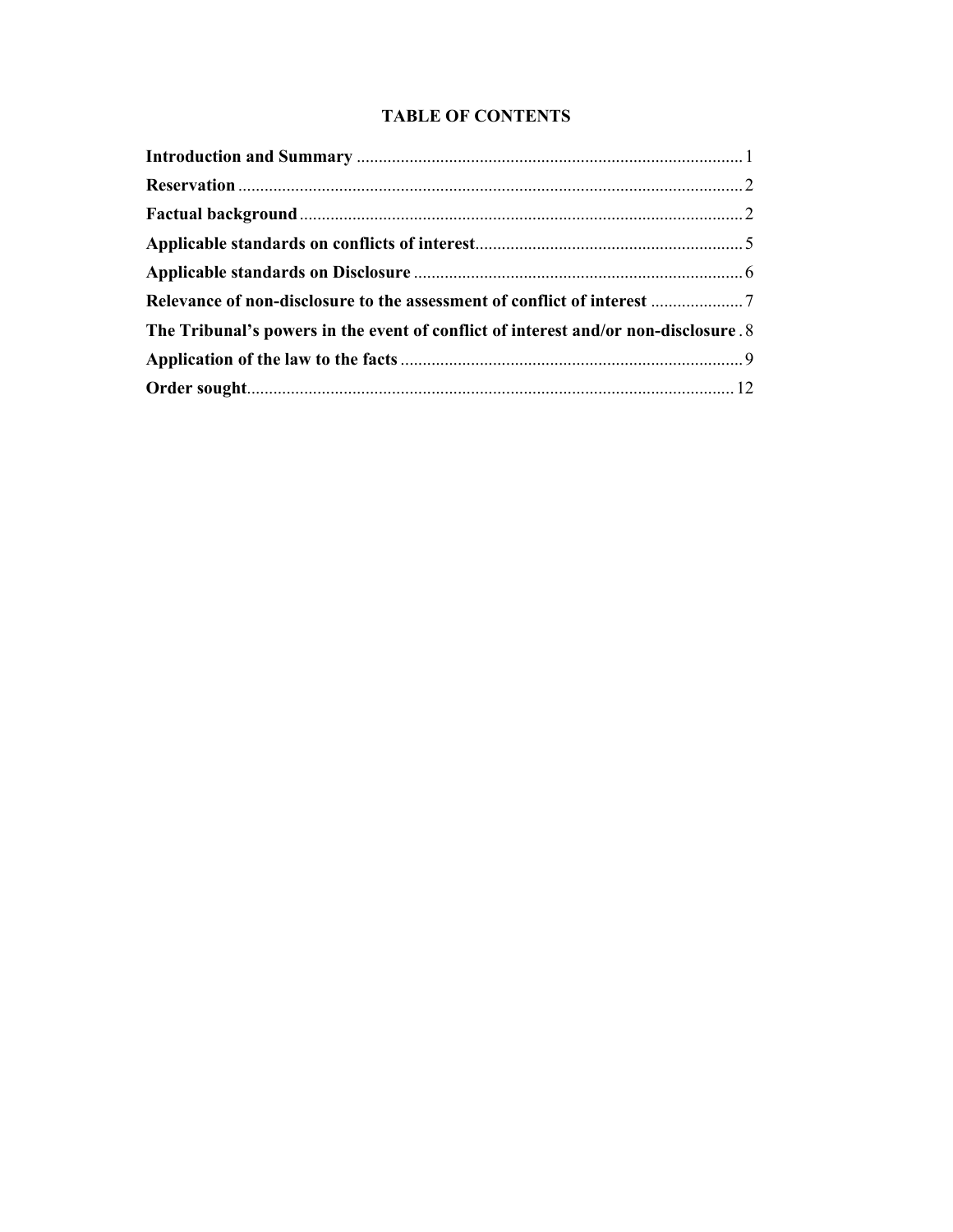# **TABLE OF AUTHORITIES**

# *Awards and Legal Decisions*

| <b>File Reference</b>        | <b>Full Citation</b>                                                                                                                                                                                                                                                                                      | <b>Short Description</b> |
|------------------------------|-----------------------------------------------------------------------------------------------------------------------------------------------------------------------------------------------------------------------------------------------------------------------------------------------------------|--------------------------|
| <b>CLA-0133</b><br>(ENG/SPA) | Flughafen Zürich A.G. and Gestión Ingeniería IDC S.A. v<br>Republic of Venezuela (ICSID Case No. ARB/10/19), Decision<br>sobre la inhibilitacion del Sr. Ricover como expert en este<br>procedimiento, sobre la exclusion del Informe Ricover-<br>Winograd y sobre la Peticion Documental, 29 August 2012 | Flughafen v. Gestión     |
| <b>CLA-0135 (ENG)</b>        | Hrvatska Elektroprivreda d.d. v. Republic of Slovenia (ICSID<br>Case No. ARB/05/24), Tribunal's ruling regarding the<br>participation of David Mildon QC in further stages of the<br>proceedings, 6 May 2008                                                                                              | Hrvatska v. Slovenia     |
| <b>CLA-0136 (ENG)</b>        | Halliburton Company v. Chubb Bermuda Insurance Ltd [2018]<br>EWCA Civ 817 (19 April 2018).                                                                                                                                                                                                                | Halliburton v. Chubb     |

# *Other Legal Authorities*

| <b>File Reference</b> | <b>Full Citation</b>                                                                  | <b>Short Description</b>                                                                 |
|-----------------------|---------------------------------------------------------------------------------------|------------------------------------------------------------------------------------------|
| <b>CLA-0132 (ENG)</b> | IBA Rules on the Taking of Evidence in International<br>Arbitration (29 May 2010)     | IBA Rules on the Taking<br>of Evidence in<br><b>International Arbitration</b>            |
| <b>CLA-0134 (ENG)</b> | IBA Guidelines on Conflicts of Interest in International<br>Arbitration (23 Oct 2014) | <b>IBA</b> Guidelines on<br>Conflicts of Interest in<br><b>International Arbitration</b> |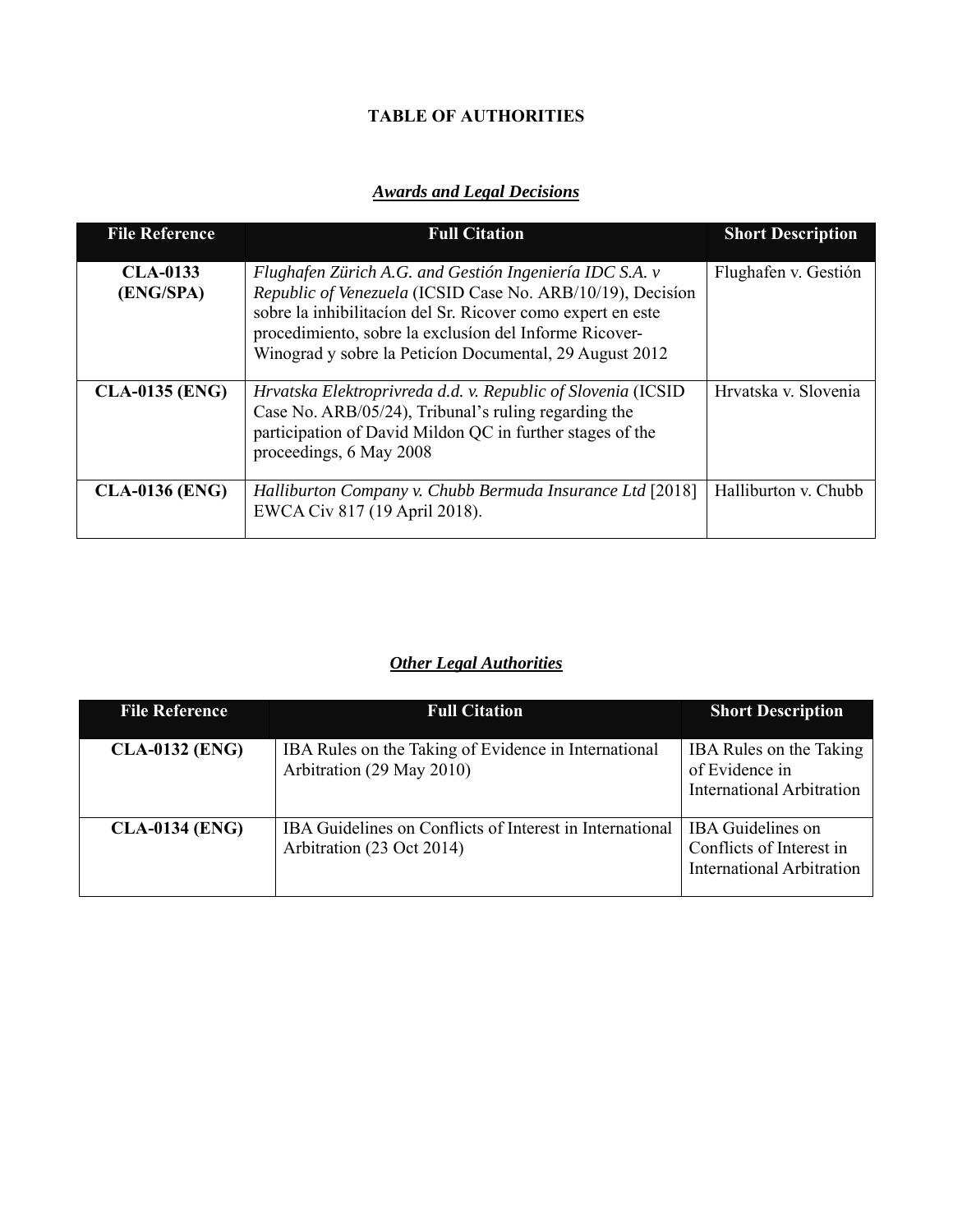# **Exhibit List**

# *Exhibit List*

| <b>File Reference</b>    | <b>Full Citation</b>                                           |
|--------------------------|----------------------------------------------------------------|
| Exhibit $C-0262$ (ENG)   | Letter from Akin Gump to Arnold & Porter dated 9 October 2018  |
| Exhibit $C-0263$ (ENG)   | Letter from Arnold & Porter to Akin Gump dated 16 October 2018 |
| Exhibit C-0264 (ENG/SPA) | Article 760 of the Panamanian Judicial Code                    |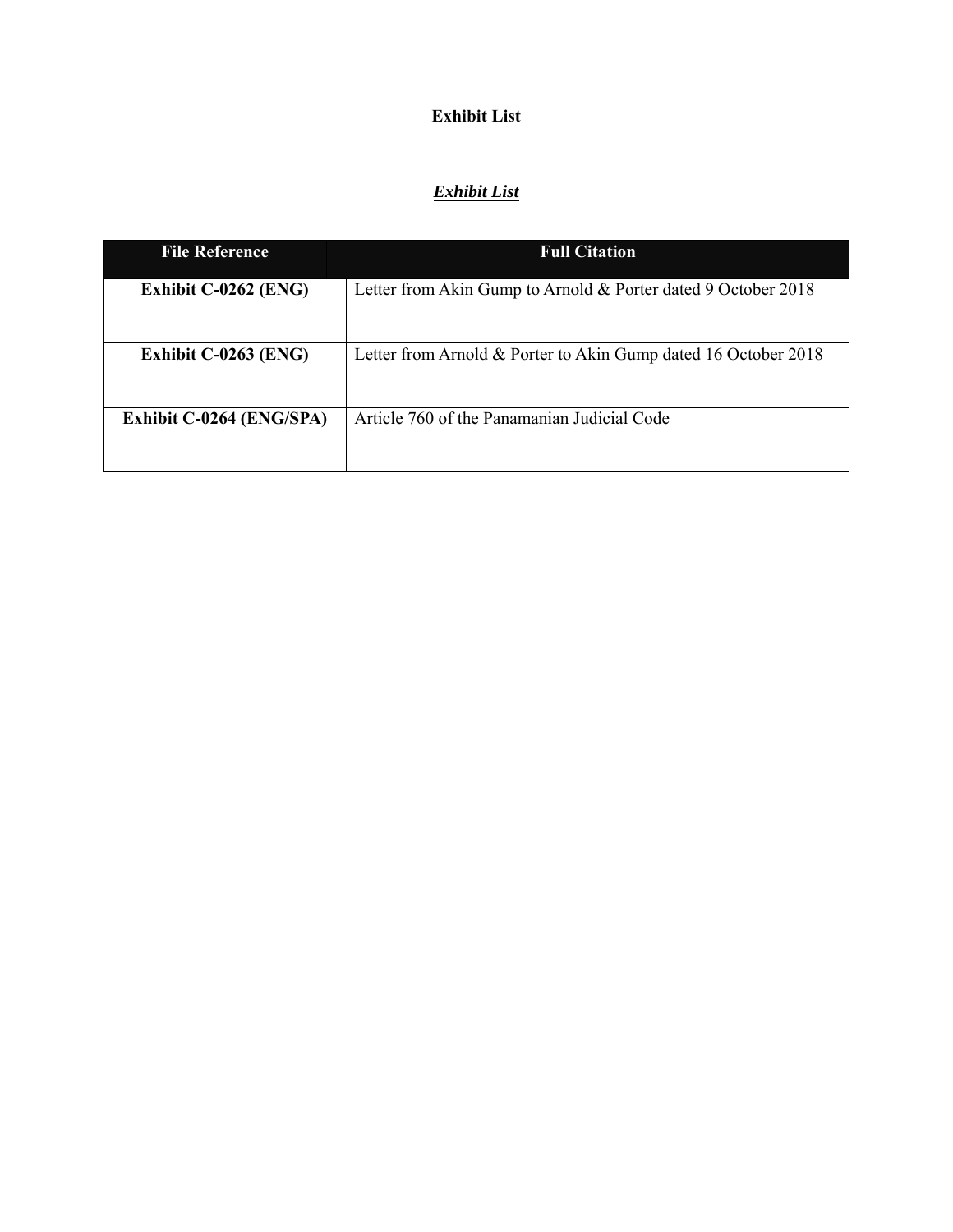1. This is an application to the Tribunal for an order that Mr. Jorge Federico Lee be removed as the Respondent's expert witness, that the Respondent be permitted to file a report from a replacement independent expert in Panamanian law within 30 days of the Tribunal's order and that the procedural calendar be adjusted accordingly.

#### **Introduction and Summary**

- 2. In September 2018 the Respondent filed an independent expert's report on Panamanian law produced by Mr. Lee. Prior to that, between November 2017 and March 2018, Mr. Lee had been in discussions with the Claimants' counsel about him being engaged by the Claimants to advise on Panamanian law and to provide expert evidence on behalf of the Claimants. In the course of those discussions, confidential and privileged information was provided to Mr. Lee, the merits of the case were discussed and Mr. Lee in turn expressed his own opinions on the merits. In his report, Mr. Lee certifies that he has no relationship with the parties or the tribunal, but he does not mention his prior contacts and dialogue with the Claimants' counsel.
- 3. The above matters give rise to serious concerns: (a) Mr. Lee has a substantial conflict of interest, (b) Mr. Lee has failed to disclose in his report his prior relationship with the Claimants' counsel and his receipt of confidential and privileged information, and (c) Mr. Lee has given certification of two of the elements of independence specified under the IBA Rules on the Taking of Evidence (the "IBA Rules")<sup>1</sup> (i.e. no relationship with the parties or the tribunal) but has stayed silent on the third (i.e. no relationship with the parties' counsel) for which he would have been unable to give a clear certification. The Claimants submit that in considering whether a conflict of interest arises, it is appropriate to take into account the issues at (b) and (c).
- 4. In light of the above, the Claimants have sought to engage the Respondent in correspondence to seek to resolve the above concerns without troubling the Tribunal. Specifically, Claimants' counsel wrote explaining the situation and asked Respondent's counsel if it could be agreed that Mr. Lee stand down or, alternatively, if it could be

<sup>1</sup> **CLA-0132 (ENG) -** IBA Rules on the Taking of Evidence in International Arbitration (29 May 2010).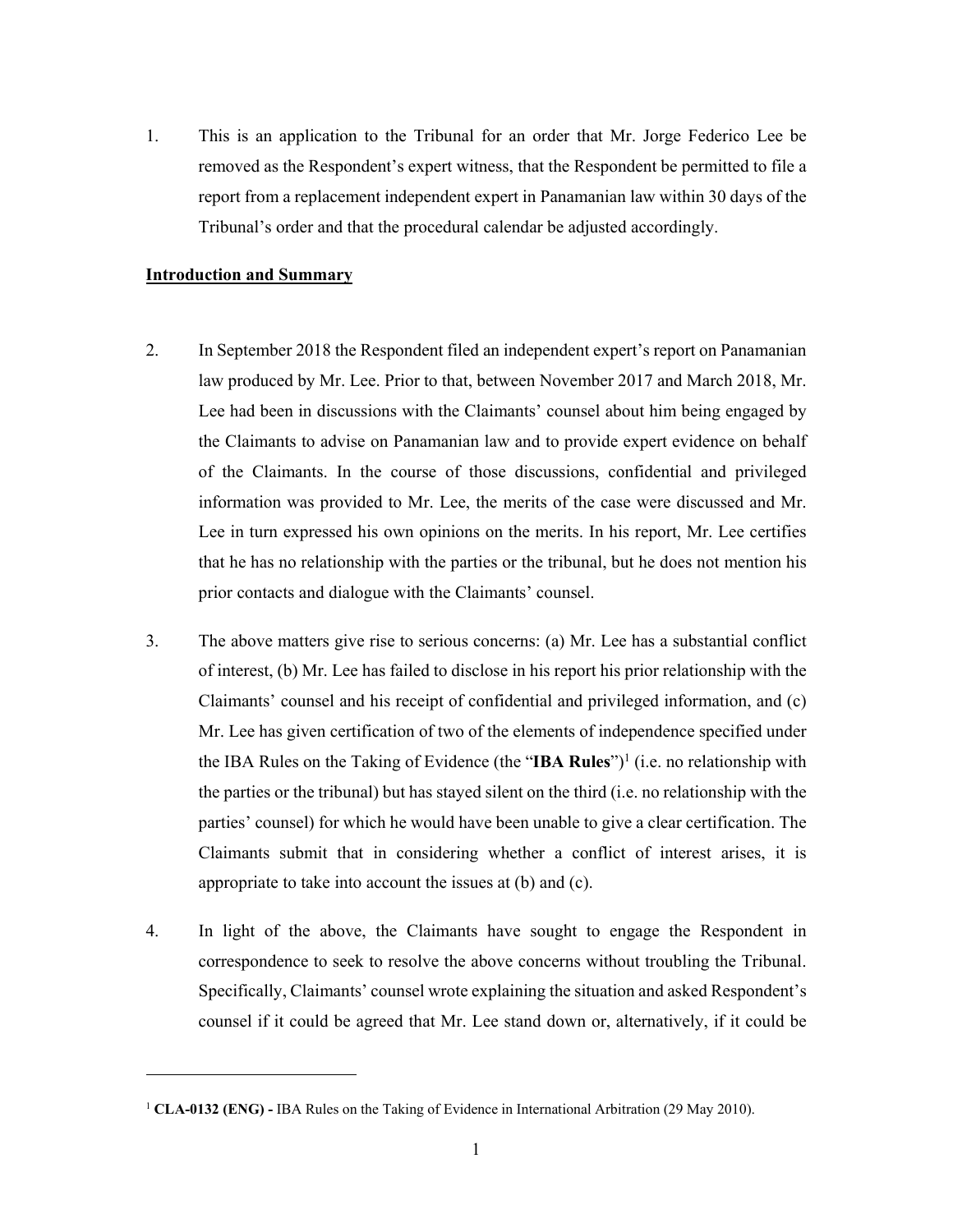explained why that was not the appropriate course.2 Unfortunately, the response was aggressive and uncooperative. The Respondent's counsel were willing to say only that what we had said was "*misleading or false*" (but without explaining why or in what respect) and that raising these concerns was "*unprofessional conduct*".3 It is apparent, therefore, that the Respondent (no doubt having spoken to Mr. Lee) takes the view that no issue of conflict arises and that nothing should have been or should now be disclosed by Mr. Lee. Again, the Claimants submit that in considering whether a conflict of interest arises, it is relevant to take into account how Mr. Lee and the Respondent have dealt with concerns raised by the Claimant.

5. For the reasons developed below, and in light of the unexplained rejection by the Respondent of the Claimants' concerns, the Claimants have no option but to seek the assistance of the Tribunal.

#### **Reservation**

6. In order to enable the Tribunal to resolve this matter, it is necessary for information to be provided as to the nature and substance of the communications between the Claimants' legal advisers and Mr. Lee. However, the very basis of the Claimants' concern is that those communications are confidential and privileged. Therefore the Claimants are faced with the invidious task of having to say enough for the Tribunal to be able to deal with the present application, but without saying so much that the confidentiality and privilege which they are endeavouring to protect is thereby lost. This is made especially difficult in circumstances where the Respondent's counsel has (we say, unreasonably) declined to say what facts it disputes and why, and indeed has not engaged on the substance at all. In these circumstances the description of the facts given below attempts to walk this fine line. To be clear, nothing stated in this document is intended to or does waive confidentiality or privilege in relation to the communications between the Claimants' legal advisers and Mr. Lee.

### **Factual background**

<sup>2</sup> **Exhibit C-0262 (ENG) -** Letter from Akin Gump to Arnold & Porter dated 9 October 2018.

<sup>3</sup> **Exhibit C-0263 (ENG) -** Letter from Arnold & Porter to Akin Gump dated 16 October 2018.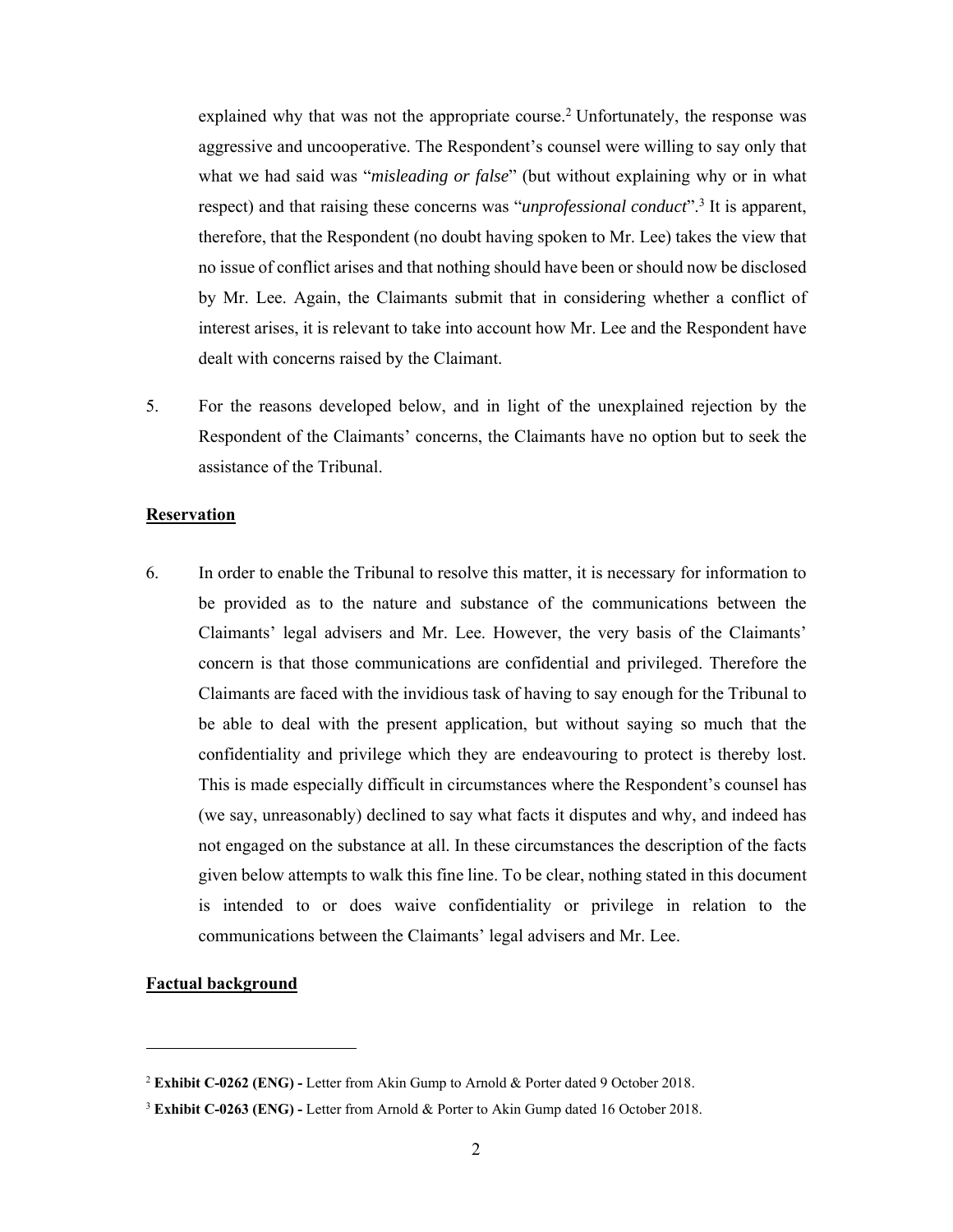- 7. The following is based on the evidence contained in the accompanying witness statement of Katie Hyman.
- 8. On 3 November 2017, the Claimants' legal advisers first made contact with Mr. Lee in relation to whether he might be engaged by the Claimants to advise them and to give evidence on Panamanian law on behalf of the Claimants in this arbitration.
- 9. At 2:30pm (EST) on 7 February 2018, Mr. Lee participated in a telephone conference call with two lawyers from this firm, Katie Hyman and Johann Strauss, and two lawyers from the Claimants' Panamanian law firm, Morgan & Morgan, Jose Carrizo and Inocencio Galindo. The information provided and the matters discussed in that call were as follows:
	- 9.1 The Claimants' lawyers provided a description of the background to these proceedings and the claims. That information was either public and/or was known to the Respondent.4
	- 9.2 The Claimants' lawyers described certain of the fact evidence that the Claimants had at that stage obtained and discussed with Mr. Lee what facts and evidence each were aware of as to judicial corruption in the Panama Supreme Court and possible further lines of enquiry. The evidence the Claimants' lawyers indicated they had obtained was not public. The facts of what evidence the Claimant had obtained and the facts as to what further evidence the Claimants were seeking and what further lines of enquiry might exist were not public, were not known to the Respondent and were confidential – and this would have been abundantly clear to Mr. Lee, a very experienced lawyer and judge. Some of the factual matters to which Mr. Lee referred were public and some concerned his work on behalf of clients in Panamanian litigation and were not public and the Claimants' lawyers understood they were confidential.5
	- 9.3 There was discussion of the merits of the Claimants' claims in the present arbitration. Mr. Lee gave his own initial view of the merits of those claims,

<sup>4</sup> Witness Statement of Katie Hyman dated 29 October 2018, ¶ 8.

<sup>5</sup> Witness Statement of Katie Hyman dated 29 October 2018, ¶ 9.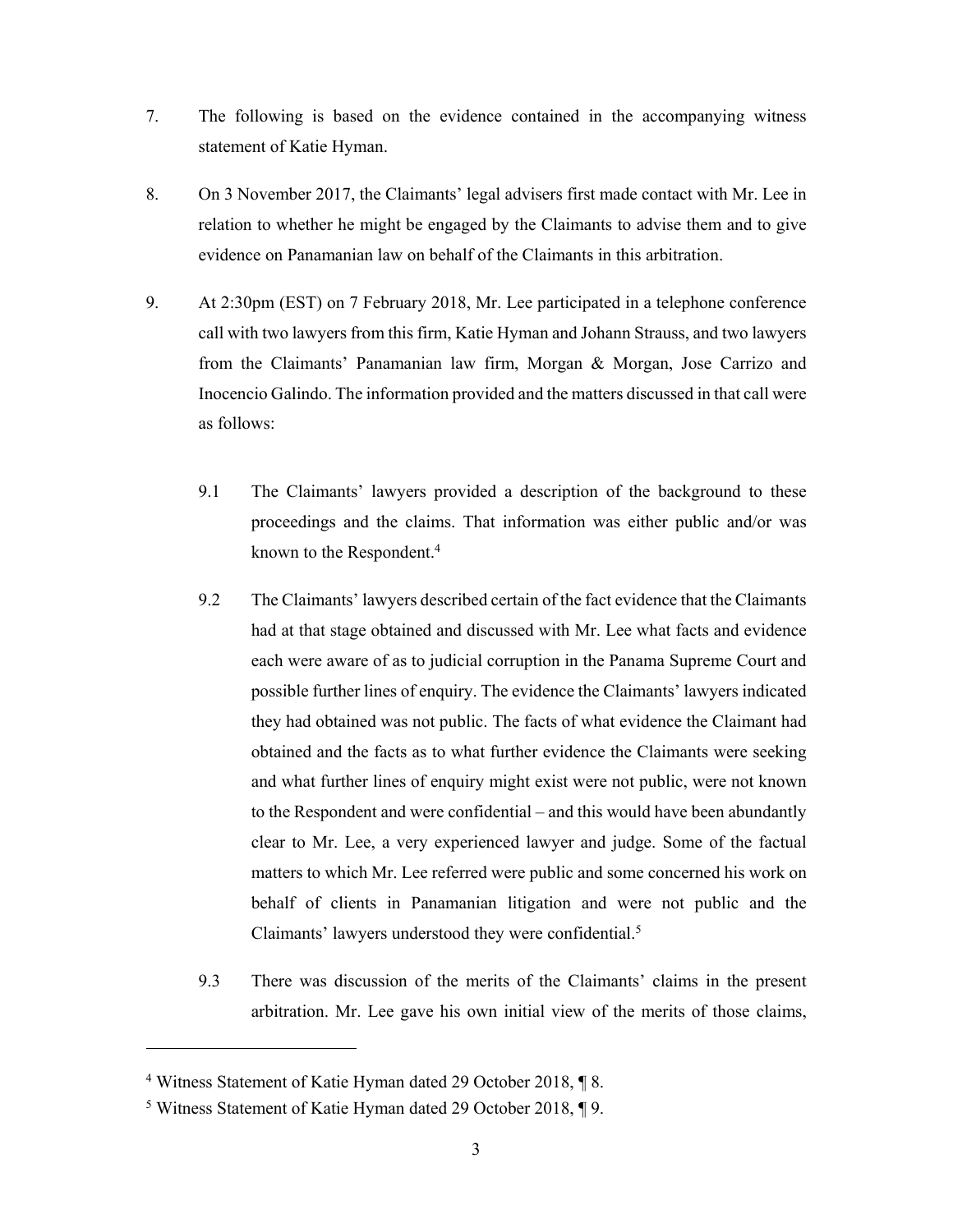based on his knowledge of the Panamanian proceedings and the Panamanian Supreme Court. None of his views expressed were public nor were they known to the Respondent.<sup>6</sup>

- 10. The conversation and the information provided to Mr. Lee was confidential. Ms. Hyman's evidence is that although she may not have expressly stated that the conversation was confidential, there is no doubt that this was the common understanding and intent. This was because (a) the discussion was expressly for the purpose of engaging Mr. Lee to advise and for the Claimants to obtain evidence for use in adversarial legal proceedings; (b) in the course of that discussion, information was provided to Mr. Lee that was not public and was obviously confidential (as described above and in the witness statement of Katie Hyman); and (c) Mr. Lee provided information that was that was not public and that was confidential (as described above and in the witness statement of Katie Hyman). As a lawyer and judge of 42 years' experience, it is certain that Mr. Lee understood his obligations as to confidentiality, and that the information he received and that was discussed was subject to a duty of confidentiality.7
- 11. After that call, there were further communications between Mr. Lee and the Claimants' counsel, culminating in Mr. Lee indicating on 6 March 2018 that, after careful consideration of the characteristics of this matter, he and his partners had concluded that he would be unable to issue any opinion which may put in doubt the integrity of sitting justices of the Supreme Court, and therefore he could not assist the Claimants as an expert witness in this case.
- 12. It is not known to the Claimants to what extent the substance of the above discussions has been communicated by Mr. Lee to the Respondent or its legal advisers. In order to protect the integrity of these proceedings, it is important that this be clarified.
- 13. On 14 September 2018, the Respondent submitted its Counter Memorial, together with the expert report of Mr. Lee in Spanish. An English translation of his expert report was sent by the Respondent to the Claimants on 28 September 2018. Mr. Lee did not refer

<sup>6</sup> Witness Statement of Katie Hyman dated 29 October 2018, ¶ 10.

<sup>7</sup> Witness Statement of Katie Hyman dated 29 October 2018, ¶ 11.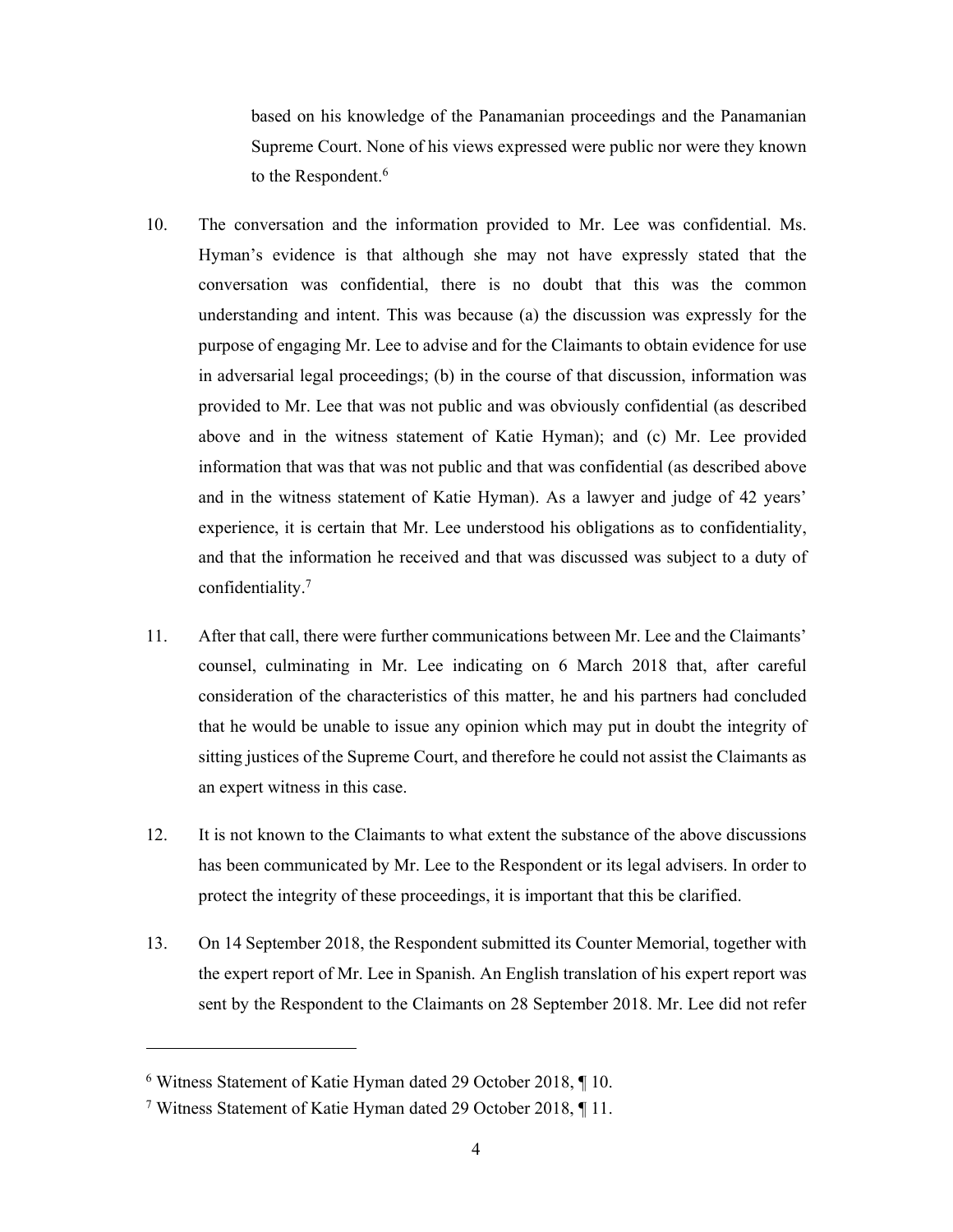anywhere in his report to the discussions he had had with the Claimants' legal advisors, and included the following certification at paragraph 14 of his expert report: "*I certify that I have no relationship with the parties to the arbitration, or with the members of the Arbitral Tribunal*."

#### **Applicable standards on conflicts of interest**

- 14. There is little guidance in reported ICSID decisions on precisely what may constitute a conflict of interest for an independent expert witness in ICSID proceedings. However, the tribunal's decision in *Flughafen Zürich A.G. and Gestión Ingeniería IDC S.A. v Republic of Venezuela* (ICSID Case No. ARB/10/19) directly concerns the issue, and the facts are to a significant extent on all fours with those under consideration here. In the *Flughafen* case, the claimants requested that the respondent's independent expert witness be excluded because the claimants had communicated with the expert prior to his appointment by the respondent, and had sent him various confidential documents by email. The respondent in turn sought an order that the claimants abstain from aggravating and obstructing the proceedings. In determining first whether the claimants had a valid complaint, the tribunal held that the question of whether an expert had received confidential information was "*certainly relevant*" and "*fully justified*".8 The tribunal noted that a situation in which an expert was approached by one party and then eventually appointed by the other party is rare and that they understood and shared the concern expressed by the claimants. When the tribunal considered the substance of the conflict, it focused on what the information was and whether it had been received by the potential expert witness. The tribunal concluded that the documents (which were not marked confidential) were not confidential or privileged, and that in any case, the expert did not have knowledge of their contents because he had affirmed that he had not read any of them.
- 15. While Panamanian law does not apply to the procedure of these proceedings, Mr. Lee is presumably subject to and aware of the conflicts rules under Panamanian law. Article 760(5) of the Panamanian Judicial Code (which specifically applies to judges, but is

<sup>8</sup> **CLA-0133 (ENG/SPA) -** *Flughafen Zürich A.G. and Gestión Ingeniería IDC S.A. v Republic of Venezuela* (ICSID Case No. ARB/10/19), Decisíon sobre la inhibilitacíon del Sr. Ricover como expert en este procedimiento, sobre la exclusíon del Informe Ricover-Winograd y sobre la Peticíon Documental, 29 August 2012, ¶ 30.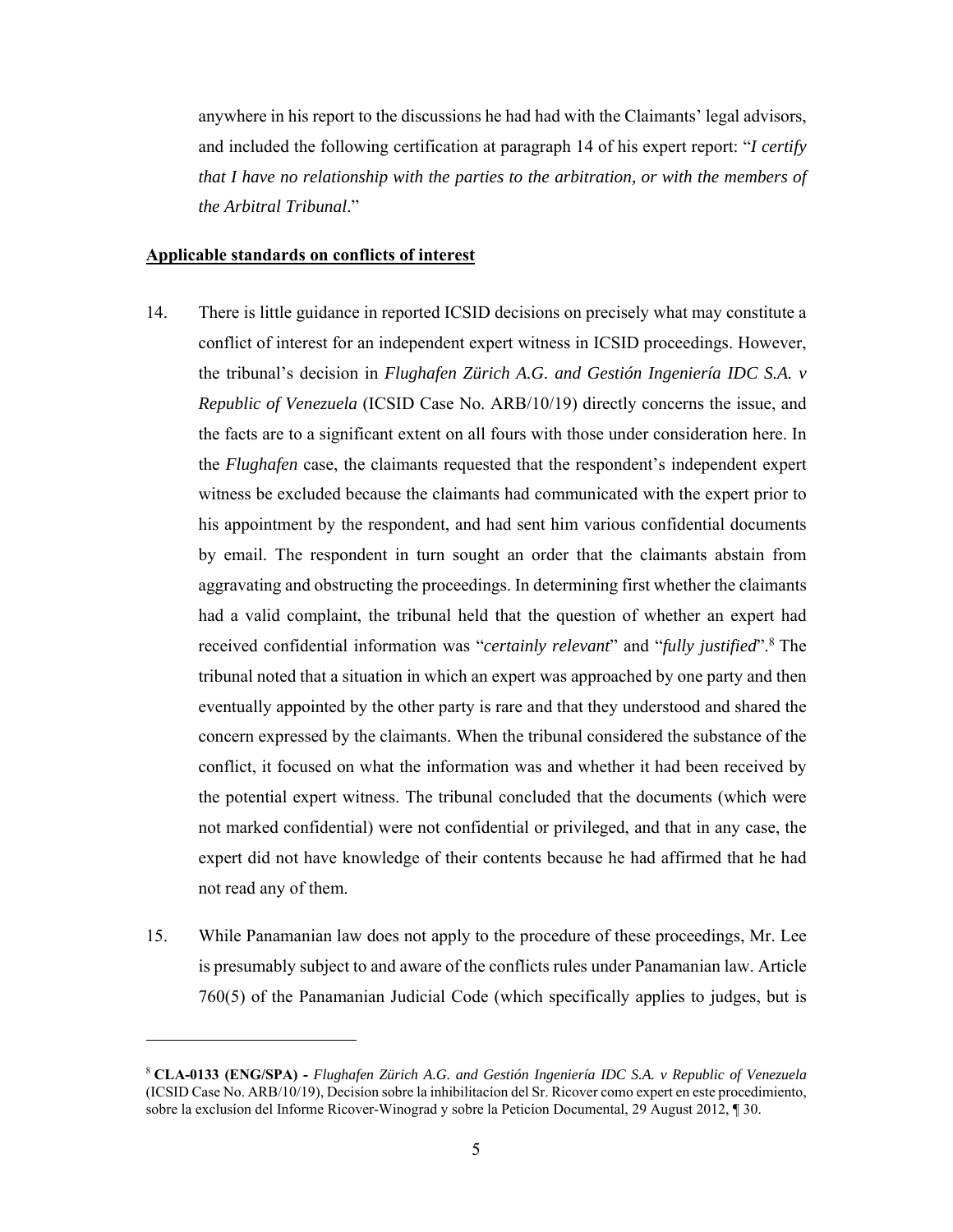applicable by analogy to experts as well) provides that a judge (or expert) would be conflicted if they had previously expressed their opinion on the merits of the case – "*No Magistrate or Judge shall have knowledge of a matter for which he is conflicted. The following are causes for conflict:… (5) As a judge, magistrate, spouse or kin within the fourth degree of consanguinity, or second degree by affinity, having intervened in the process as a judge, agent of the Public Ministry, witness, counsel, or advisor, or having made determinations by writing regarding the facts that gave standing to the process*."9 As described above, Mr. Lee did express his opinion on the merits of the case during the telephone call on 7 February 2018.

#### **Applicable standards on Disclosure**

- 16. Section 16.1 of Procedural Order No. 1 provides that the IBA Rules on the Taking of Evidence (the "**IBA Rules**") are to guide the Tribunal and Parties in these proceedings. Article 5(2)(a) of the IBA Rules specifies that an Expert Report shall contain "*a statement regarding his or her present and past relationship (if any) with any of the Parties, their legal advisors and the Arbitral Tribunal*" (emphasis supplied). The purpose of such statement is in order to ensure that the Parties and the Tribunal are made aware of any possible conflicts of interest that each expert may have and to ensure that they are properly independent. The mere fact that an expert might have communicated with a party or member of the tribunal prior to his appointment as expert would not necessarily constitute a conflict of interest, but disclosure of the relationship is essential so that the parties and tribunal can take an informed view on whether or not there is a conflict or any appearance of conflict.
- 17. Whilst Article 5(2)(a) of the IBA Rules specifies disclosure of any past or present relationship with *any of the Parties, their legal advisors and the Arbitral Tribunal*, Mr. Lee's report deals only with his relationship with the parties and the Tribunal: "*I certify that I have no relationship with the parties to the arbitration, or with the members of the Arbitral Tribunal*." 10 He gives no certification as to his relationship with the Claimants' legal advisors, and indeed makes no mention whatever of his

<sup>9</sup> **Exhibit C-0264 (ENG/SPA) -** Article 760 of the Panamanian Judicial Code.

<sup>&</sup>lt;sup>10</sup> First Expert Report of Jorge Federico Lee dated 14 September 2018, 14.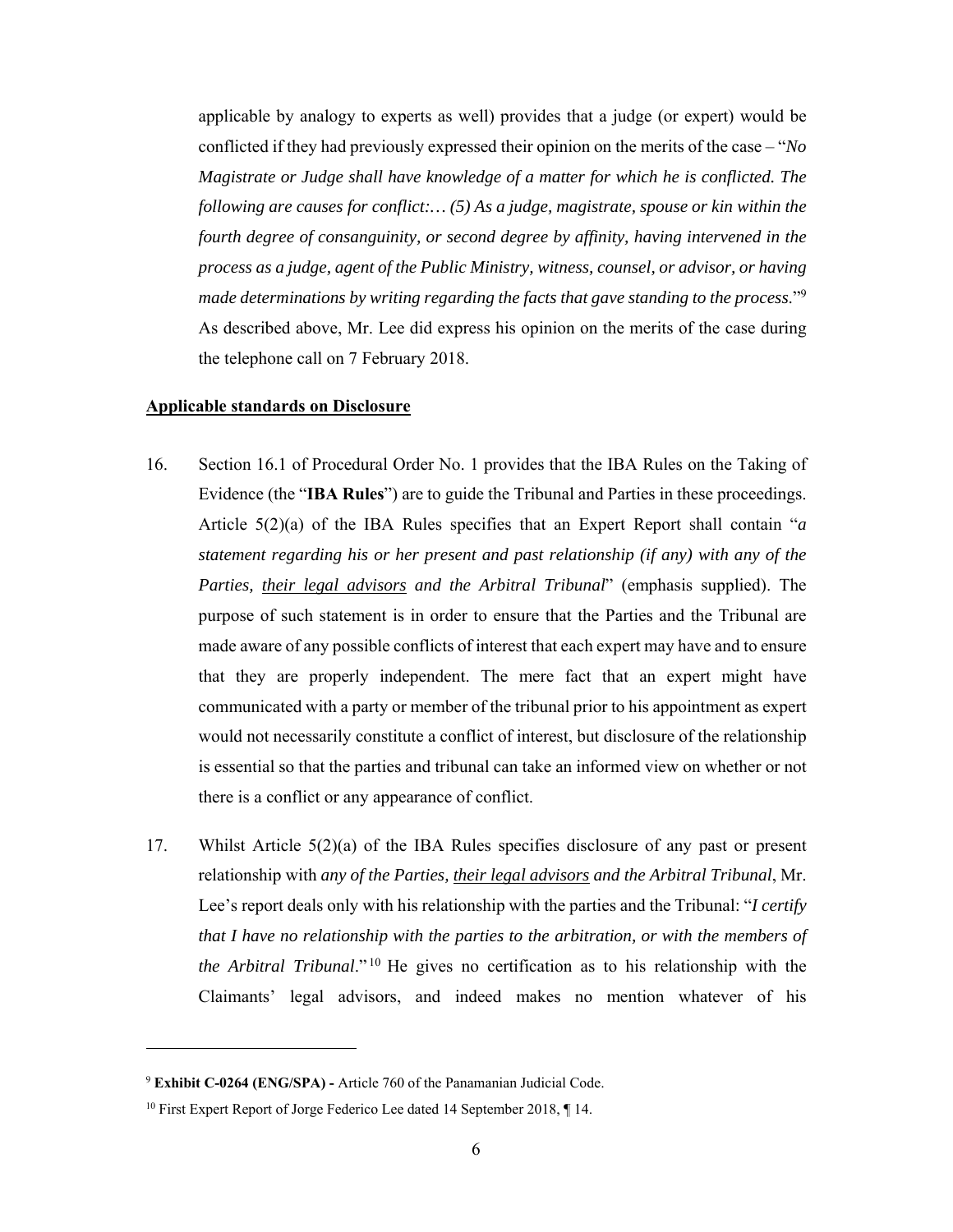communications with them over the course of four months that had ended only in March this year.

18. In examining the nature of the requirement for disclosure by an independent expert witness, the Tribunal may also be assisted by the IBA Guidelines on Conflicts of Interest in International Arbitration (the "IBA Guidelines").<sup>11</sup> These guidelines are concerned with arbitrators and not experts, but because both arbitrators and experts are subject to duties of independence they may have some utility. General Standard 3 of the IBA Guidelines provides for prompt disclosure of any possible conflicts of interest by arbitrators:

"*(a) If facts or circumstances exist that may, in the eyes of the parties, give rise to doubts as to the arbitrator's impartiality or independence, the arbitrator shall disclose such facts or circumstances to the parties, the arbitration institution or other appointing authority (if any, and if so required by the applicable institutional rules) and the co-arbitrators, if any, prior to accepting his or her appointment, or, if thereafter, as soon as he or she learns of them…* 

*(d) Any doubt as to whether an arbitrator should disclose certain facts or circumstances should be resolved in favour of disclosure*."

It is submitted that a similar standard should apply to independent expert witnesses.

19. As noted in General Standard 3 of the IBA Guidelines, the existence of conflict of interest is to be assessed not merely by reference to whether there is a real possibility of conflict, but also by reference to whether a reasonable and independent observer would consider that there might be such a possibility.

### **Relevance of non-disclosure to the assessment of conflict of interest**

-

20. In *Hrvatska Elektroprivreda d.d. v. Republic of Slovenia*, the Claimant objected when the Respondent included as one of its legal advisors a member of the same chambers as the president of the tribunal. The tribunal in that case found that "*the Respondent's conscious decision not to inform the Claimant or the Tribunal*"12 of the counsel in the

<sup>&</sup>lt;sup>11</sup> **CLA-0134 (ENG) - IBA Guidelines on Conflicts of Interest in International Arbitration (23 Oct 2014).** 

<sup>12</sup> **CLA-0135 (ENG) -** *Hrvatska Elektroprivreda d.d. v. Republic of Slovenia* (ICSID Case No. ARB/05/24), Tribunal's ruling regarding the participation of David Mildon QC in further stages of the proceedings, 6 May 2008 ¶ 31.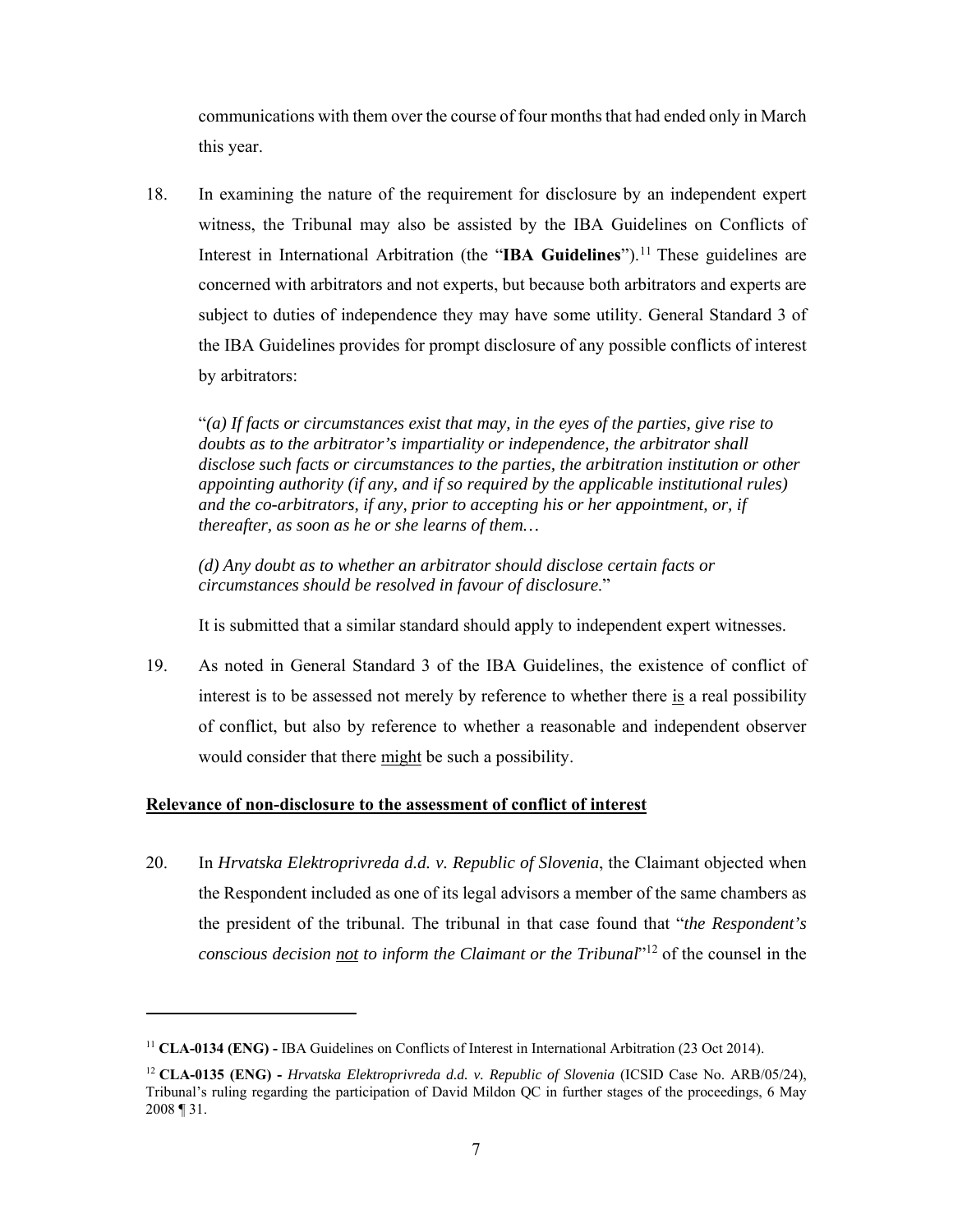case was one of the key factors which led to its finding that the involvement of the counsel in question was inappropriate and improper.

- 21. The same approach has been taken in certain domestic legal systems. For example in the English Court of Appeal's recent decision in *Halliburton Company v. Chubb Bermuda Insurance Ltd* [2018] EWCA Civ 817 the court confirmed that an arbitrator's failure to disclose and how he or she deals with concerns raised by a party are relevant in determining whether apparent bias exists; such factors will inevitably "*colour the thinking of the observer and may fortify or lead to an overall conclusion of apparent bias*". 13
- 22. It is submitted that in the present case, in considering whether Mr. Lee has a conflict of interest, the Tribunal should take into account both his failure to disclose his relationship and the response of the Respondent (no doubt having spoken to Mr. Lee) once concerns were raised.

#### **The Tribunal's powers in the event of conflict of interest and/or non-disclosure**

- 23. The ICSID Convention, the ICSID Rules and the IBA Rules are silent on the consequences of an expert not making the appropriate statement of independence, and on conflicts of interest of an expert more generally.
- 24. However, the Tribunal has the power to determine the admissibility of expert evidence under Rule 34(1) of the ICSID Rules: "*The Tribunal shall be the judge of the admissibility of any evidence adduced and of its probative value*." Additionally, under Article 44 of the ICSID Convention the Tribunal is empowered to decide any rules of procedure that are not otherwise covered: "*If any question of procedure arises which is not covered by this Section or the Arbitration Rules or any rules agreed by the parties, the Tribunal shall decide the question*."
- 25. Under Article 9.2(b) of the IBA Rules, the Tribunal must exclude evidence at the request of a party if there is a legal impediment or privilege to that evidence being used:

<sup>13</sup> **CLA-0136 (ENG) -** *Halliburton Company v. Chubb Bermuda Insurance Ltd* [2018] EWCA Civ 817 (19 April 2018).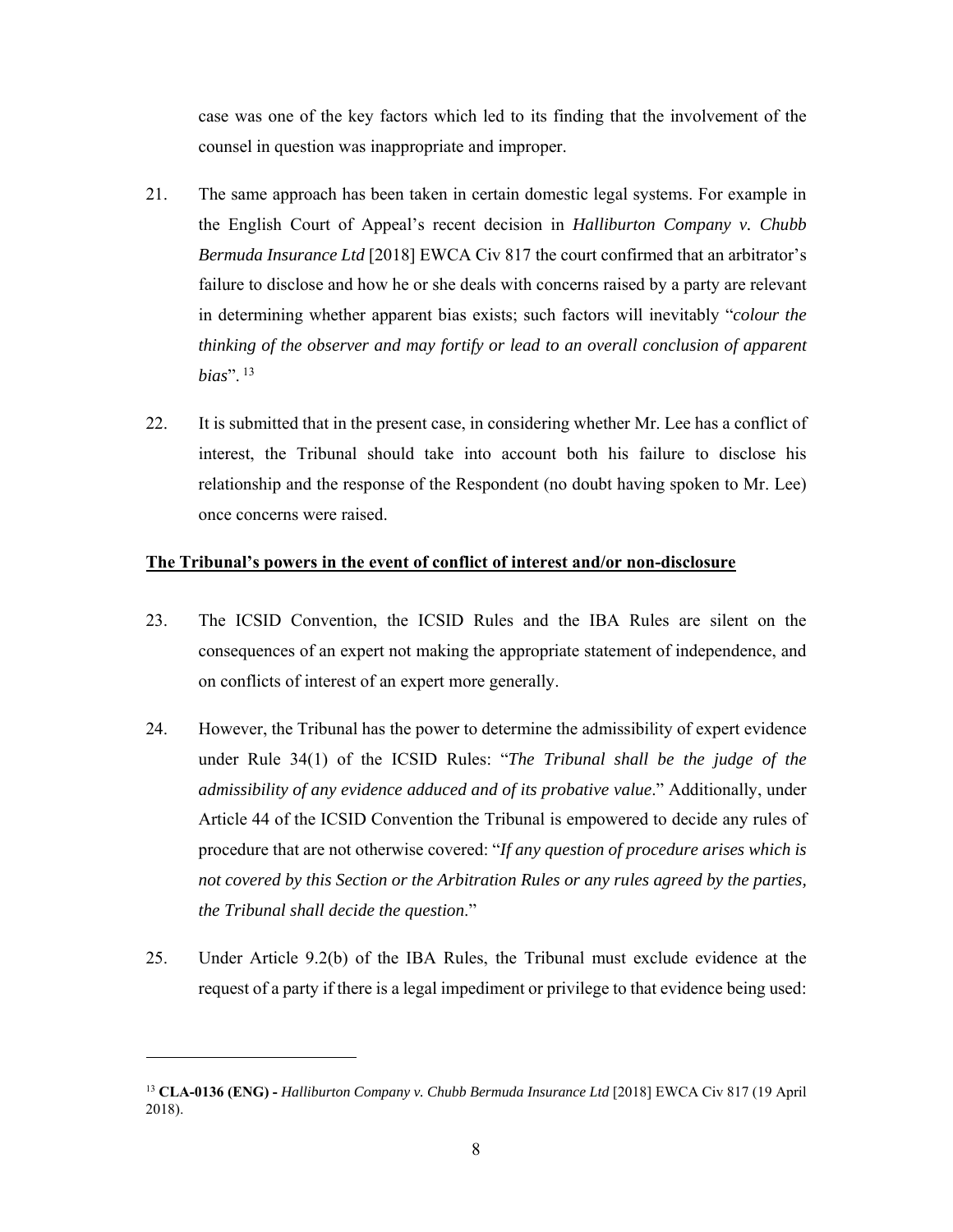- "*2. The Arbitral Tribunal shall, at the request of a Party or on its own motion, exclude from evidence or production any Document, statement, oral testimony or inspection for any of the following reasons:* 
	- *…*

*(b) legal impediment or privilege under the legal or ethical rules determined by the Arbitral Tribunal to be applicable.*"

26. Article 9.3 of the IBA Rules further provides:

"*In considering issues of legal impediment or privilege under Article 9.2(b), and*  insofar as permitted by any mandatory legal or ethical rules that are determined by it *to be applicable, the Arbitral Tribunal may take into account:* 

- *(a) any need to protect the confidentiality of a Document created or statement or oral communication made in connection with and for the purpose of providing or obtaining legal advice;*
- *(b) any need to protect the confidentiality of a Document created or statement or oral communication made in connection with and for the purpose of settlement negotiations;*
- *(c) the expectations of the Parties and their advisors at the time the legal impediment or privilege is said to have arisen;*
- *(d) any possible waiver of any applicable legal impediment or privilege by virtue of consent, earlier disclosure, affirmative use of the Document, statement, oral communication or advice contained therein, or otherwise; and*
- *(e) the need to maintain fairness and equality as between the Parties, particularly if they are subject to different legal or ethical rules*."
- 27. Finally, the Tribunal has an obligation to ensure the legitimacy of the process, to ensure that the Award is soundly based and not affected by procedural impropriety. As the tribunal stated in *Hrvatska Elektroprivreda d.d. v. Republic of Slovenia* (ICSID Case No. ARB/05/24), "*The Tribunal is concerned - indeed, compelled - to preserve the integrity of the proceedings and, ultimately, its Award*."14

### **Application of the law to the facts**

<sup>14</sup> **CLA-0135 (ENG) -** *Hrvatska Elektroprivreda d.d. v. Republic of Slovenia* (ICSID Case No. ARB/05/24), Tribunal's ruling regarding the participation of David Mildon QC in further stages of the proceedings, 6 May 2008 ¶ 30.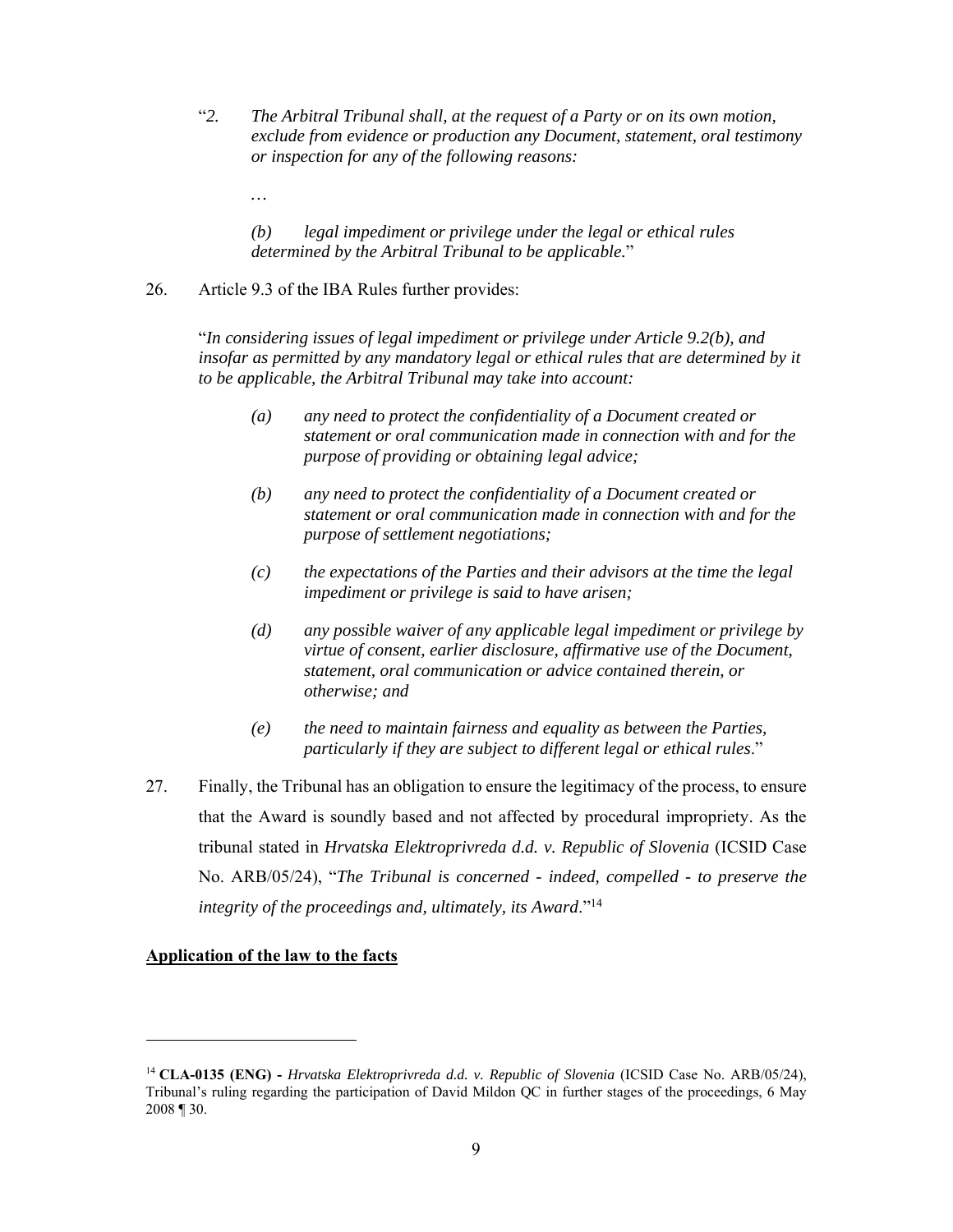- 28. There are two issues of concern here. The first is the conflict of interest itself, brought about by the discussions held between Mr. Lee and the Claimants. As described in the Factual Background section above, Mr. Lee was provided with information by the Claimants that is impressed with an obligation of confidentiality. Mr. Lee, a lawyer of some 42 years' experience who must be familiar with the duty of confidentiality, received that information knowing that it was subject to a duty of confidentiality, and that he is unable to share that information, because it is not his information to share. In particular, he is unable to share that information with the Respondent. However, Mr. Lee has been hired by the Respondent, and as a result he has an obligation to provide to the Respondent any relevant information of which he is aware. This places Mr. Lee into an impossible position. But of equal importance, the information that he was given by the Claimants is in his head, and cannot be removed. This will inevitably inform his views and his approach to the case, such that he cannot properly perform his obligations as an independent expert.
- 29. As noted above, in the *Flughafen* case the facts are very similar to those in the present case: the claimants had had prior communications with an expert who was then hired by the respondent.<sup>15</sup> In that case, it was found that the expert had not by reason of his receipt of certain documents that he had not opened obtained information that was confidential. On that basis the tribunal determined that there was no conflict of interest. There was also no discussion in that case between the claimants and the potential expert of the merits of the claimants' claims or of any the information provided by the claimants to the expert.
- 30. Here, however, Mr. Lee has become aware of the substance of the confidential information because it was communicated to him orally, and was discussed by Mr. Lee and the Claimants' legal advisors: Mr. Lee cannot claim that he did not receive it. And as explained above, the information Mr. Lee has received is on any view confidential; it included (amongst other things) information on what evidence the Claimants had, what evidence they were seeking and legal opinions on the merits. Assuming that the Tribunal adopts the approach that communications directed to the obtaining of evidence

<sup>15</sup> **CLA-0133 (ENG/SPA) -** *Flughafen Zürich A.G. and Gestión Ingeniería IDC S.A. v Republic of Venezuela* (ICSID Case No. ARB/10/19), Decisíon sobre la inhibilitacíon del Sr. Ricover como expert en este procedimiento, sobre la exclusíon del Informe Ricover-Winograd y sobre la Peticíon Documental, 29 August 2012, ¶ 37.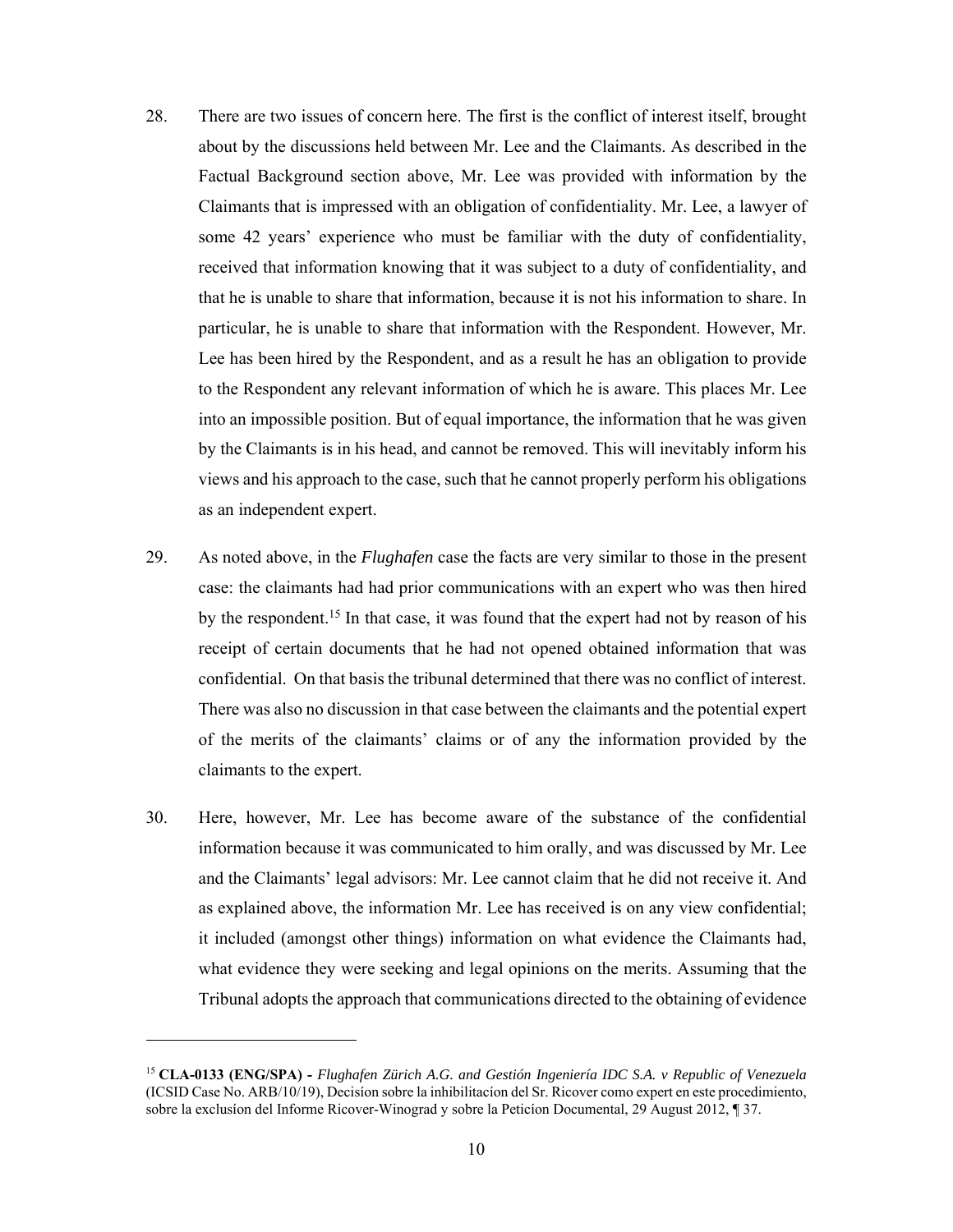for use in these proceedings attracts privilege, then the communications were not only confidential, but they were privileged too.

- 31. It is submitted, therefore, that Mr. Lee is hopelessly conflicted and cannot properly continue as an independent expert witness in this case.
- 32. Additionally, under the Panamanian law standard set out in Article 760(5) of the Panamanian Judicial Code, in which an expert could be excluded if they had previously expressed their opinion on the merits of the case, Mr. Lee should be excluded, as he expressed his opinion on the merits of the case to the Claimants during the telephone conversation on 7 February 2018.16
- 33. Therefore Mr. Lee is also conflicted under the domestic Panamanian law standard.
- 34. The above conflicts are compounded by Mr. Lee's failure to disclose his prior relationship with the Claimants' legal advisors. At paragraph 14 of his report, Mr. Lee states, "*I certify that I have no relationship with the parties to the arbitration, or with the members of the Arbitral Tribunal*." Mr. Lee therein certifies his independence from the Parties and the Tribunal, but under Article  $5(2)(a)$  of the IBA Rules, he is also required to certify his independence from the Claimants' legal advisors. He failed to do so.
- 35. That failure is especially troubling since Mr. Lee was at pains to certify the two elements of the Article  $5(2)(a)$  test that he was clear on (i.e. no relationship with the parties or the Arbitrators), but was silent on the third that he could not certify (i.e. no relationship with the parties' legal advisors). It must be assumed that the Respondents' legal counsel drew the Article  $5(2)(a)$  disclosure requirement to Mr. Lee's attention, and if so then his decision to stay silent on the one element of the test on which he had a problem gives rise to concerns as to his candour.
- 36. This becomes yet more troubling in view of the letter from the Respondent's counsel of 16 October 2018, which appears to see nothing wrong with Mr. Lee's disclosure and

<sup>16</sup> **Exhibit C-0264 (ENG/SPA) -** Article 760 of the Panamanian Judicial Code.